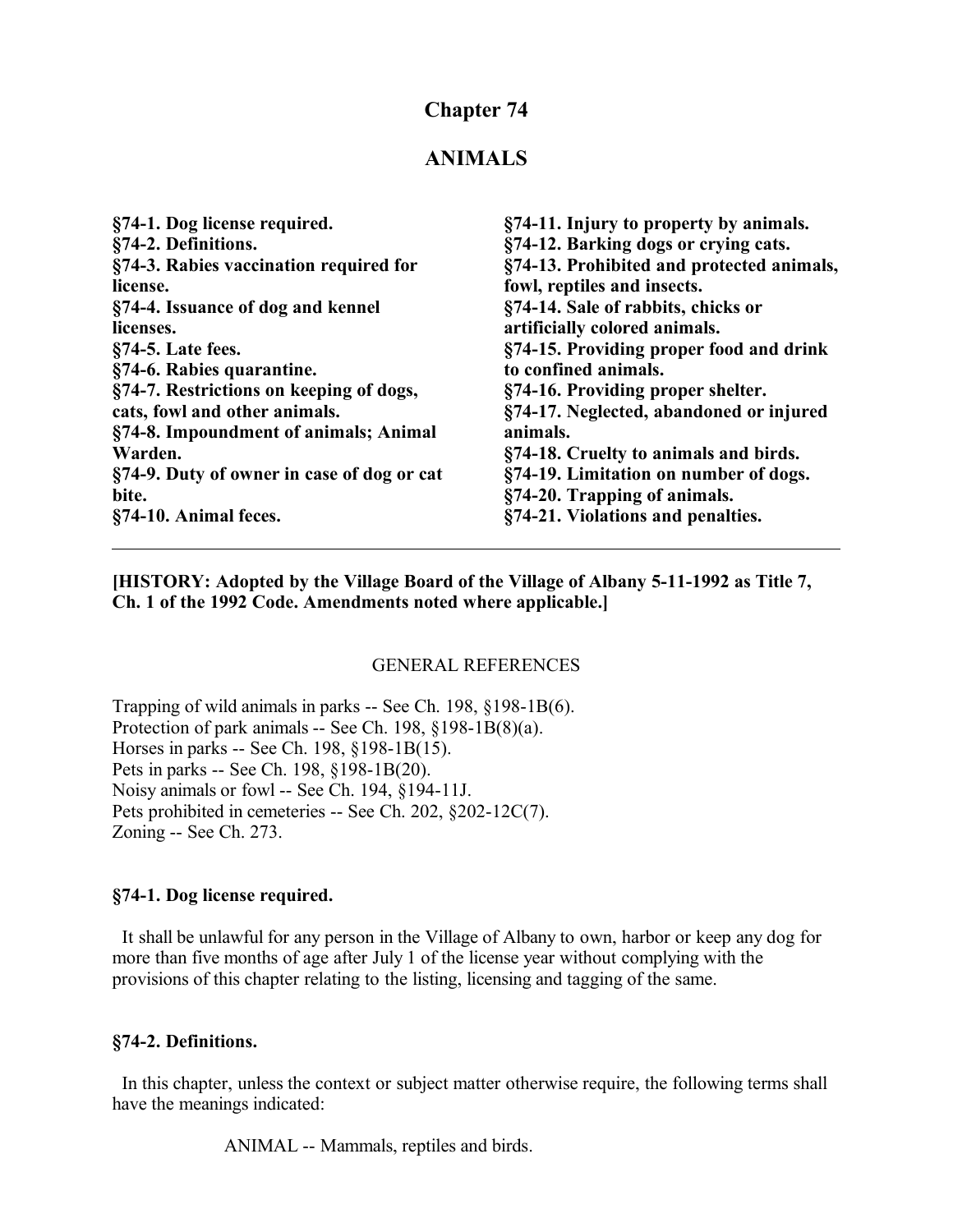AT LARGE -- To be off the premises of the owner and not under the control of some person either by leash or otherwise, but a dog or cat within an automobile of its owner, or in an automobile of any other person with the consent of the owner of said dog or cat, shall be deemed to be upon the owner's premises.

CAT -- Any feline, regardless of age or sex.

CRUEL -- Causing unnecessary and excessive pain or suffering or unjustifiable injury or death.

DOG -- Any canine, regardless of age or sex.

FARM ANIMAL -- Any warm-blooded animal normally raised on farms in the United States and used for food or fiber.

LAW ENFORCEMENT OFFICER -- Has that meaning as appears in W.S.A. s. 967.02(5), and includes a humane officer under W.S.A. s. 58.07, but does not include a conservation warden appointed under W.S.A. s. 23.10.

NEUTERED -- As used herein as describing a dog or cat, shall mean a dog or cat having nonfunctional reproductive organs.

OWNER -- Any person owning, harboring or keeping a dog or cat and the occupant of any premises on which a dog or cat remains or to which it customarily returns daily for a period of 10 days; such person is presumed to be harboring or keeping the dog or cat within the meaning of this section.

PET -- An animal kept and treated as a pet.

State Law Reference: W.S.A. ss. [1](#page-1-0)74.05 through 174.09.<sup>1</sup>

### **§74-3. Rabies vaccination required for license.**

A. Rabies vaccination. The owner of a dog shall have the dog vaccinated against rabies by a veterinarian within 30 days after the dog reaches four months of age and revaccinated within one year after the initial vaccination. If the owner obtains the dog or brings the dog into the Village of Albany after the dog has reached four months of age, the owner shall have the dog vaccinated against rabies within 30 days after the dog is brought into the village unless the dog has been vaccinated as evidenced by a current certificate of rabies vaccination. The owner of a dog shall have the dog revaccinated against rabies by a veterinarian before the date of that immunization expires as stated on the certificate of vaccination or, if no date is specified, within three years after the previous vaccination. The certificate of vaccination shall meet the requirements of W.S.A. s.  $95.21(2).^2$  $95.21(2).^2$  $95.21(2).^2$ 

B. Issuance of certificate of rabies vaccination. A veterinarian who vaccinates a dog against rabies shall complete and issue to the owner a certificate of rabies vaccination bearing a serial number and in the form approved by the village stating the owner's name and address, the name, sex, spayed or unspayed canine, neutered or unneutered, breed and color of the dog, the date of the vaccination, the type of rabies vaccination administered and the manufacturer's serial

<span id="page-1-1"></span><span id="page-1-0"></span><sup>1</sup>Editor's Note: Amended at time of adoption of Code (see Ch. 1, General Provisions, Art. I). 2Editor's Note: Amended at time of adoption of Code (see Ch. 1, General Provisions, Art. I).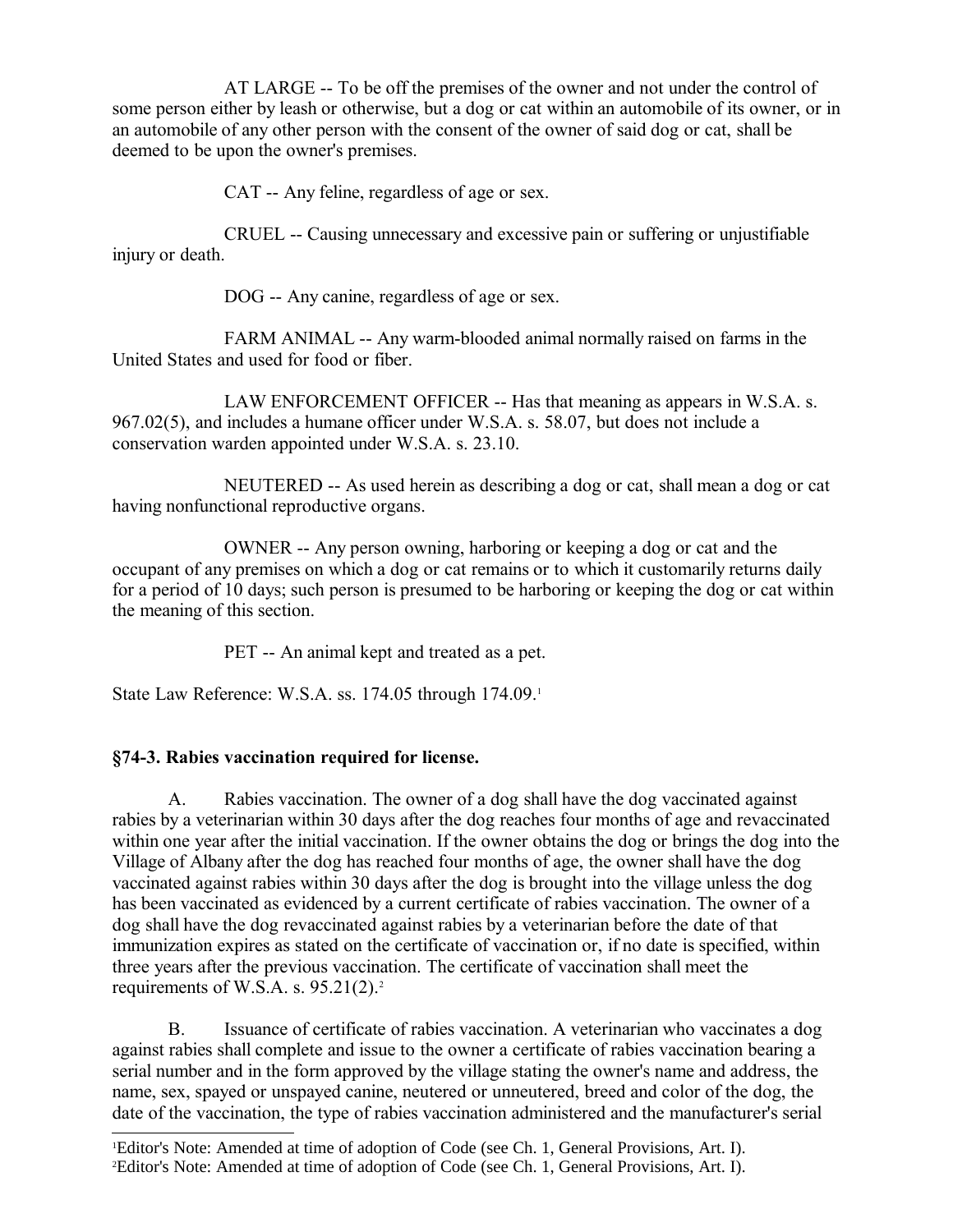number and the date that the immunization expires as specified for that type of vaccine by the Center for Disease Control of the United States Department of Health and Human Services and the village.

C. Copies of certificate. The veterinarian shall keep a copy of each certificate of rabies vaccination in a file maintained for this purpose until the date that the immunization expires or until the dog is revaccinated, whichever occurs first.

D. Rabies vaccination tag. After issuing the certificate of rabies vaccination, the veterinarian shall deliver to the owner a rabies vaccination tag of durable material bearing the same serial number as the certificate, the year the vaccination was given and the name, address and telephone number of the veterinarian.

E. Tag to be attached. The owner shall attach the rabies vaccination tag or a substitute tag to a collar, and a collar with the tag attached shall be kept on the dog at all times, but this requirement does not apply to a dog during competition or training, to a dog while hunting, to a dog securely confined indoors or to a dog securely confined in a fenced area. The substitute tag shall be of a durable material and contain the same information as the rabies vaccination tag. The requirements of this subsection do not apply to a dog which is not required to be vaccinated under Subsection A.

F. Duplicate tag. The veterinarian may furnish a new rabies vaccination tag with a new serial number to an owner in place of the original tag upon presentation of the certificate of rabies vaccination. The veterinarian shall then indicate the new tag number on the certificate and keep a record in the file.

G. Cost. The owner shall pay the cost of the rabies vaccination and the cost associated with the issuance of a certificate of rabies vaccination and the delivery of a rabies vaccination tag.

## **§74-4. Issuance of dog and kennel licenses.**

A. Dog licenses.

(1) It shall be unlawful for any person in the Village of Albany to own, harbor or keep any dog more than five months of age without complying with the provisions of W.S.A. ss. 174.05 through 174.09, relating to the listing, licensing and tagging of the same.<sup>[3](#page-2-0)</sup>

(2) The owner of any dog more than five months of age on January 1 of any year, or five months of age within the license year, shall annually or on or before the date the dog becomes five months of age pay a license tax and obtain a license.

(3) The minimum license tax under this section shall be \$3 for spayed females or neutered males. The minimum fee for unspayed or unneutered animals shall be \$8. The license year shall commence January 1 and end December 31.[4](#page-2-1)

(4) Upon payment of the required license tax and upon presentation of evidence that the dog is currently immunized against rabies, as required by §74-3 of this chapter, the Village Clerk-Treasurer shall complete and issue to the owner a license for such dog, containing all information required by state law. The Village Clerk-Treasurer shall also deliver to

<span id="page-2-1"></span><span id="page-2-0"></span><sup>3</sup>Editor's Note: Amended at time of adoption of Code (see Ch. 1, General Provisions, Art. I). 4Editor's Note: Amended at time of adoption of Code (see Ch. 1, General Provisions, Art. I).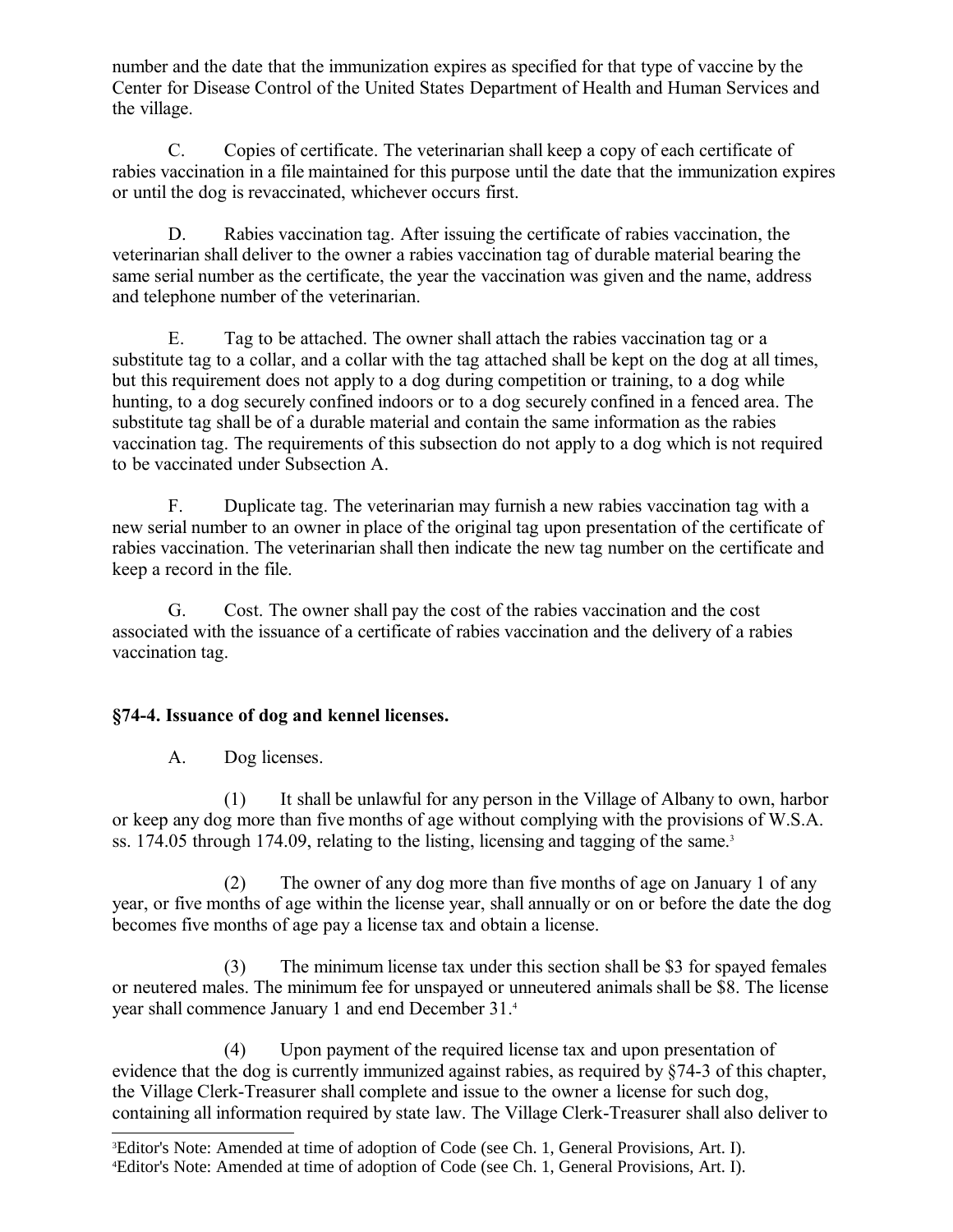the owner, at the time of issuance of the license, a tag of durable material, bearing the same serial number as the license, the name of the county in which issued and the license year.

(5) The owner shall securely attach the tag to a collar, and the collar with the tag attached shall be kept on the dog for which the license is issued at all times, except as provided in §74-3E.

(6) The fact that a dog is without a tag attached to the dog by means of a collar shall be presumptive evidence that the dog is unlicensed. Any village police or humane officer shall seize, impound or restrain any dog for which a dog license is required which is found without such tag attached.

(7) Notwithstanding the foregoing, every dog specifically trained to lead blind or deaf persons is exempt from the dog license tax, and every person owning such a dog shall receive annually a free dog license from the Village Clerk-Treasurer upon application therefor.

B. Kennel licenses.

(1) Any person who keeps or operates a kennel may, instead of the license tax for each dog required by this chapter, apply for a kennel license for the keeping or operating of the kennel. Such person shall pay for the license year a license tax of \$35 for a kennel of 12 or fewer dogs and an additional \$3 for each dog in excess of 12. Upon payment of the required kennel license tax and, if required by the Village Board, upon presentation of evidence that all dogs over five months of age are currently immunized against rabies, the Village Clerk-Treasurer shall issue the kennel license and a number of tags equal to the number of dogs authorized to be kept in the kennel. Kennels may only be located in residential areas following a public hearing and approval by the Village Board; the Board may attach conditions to such approval as a conditional use under Chapter 273, Zoning.<sup>[5](#page-3-0)</sup>

(2) The owner or keeper of a kennel shall keep at all times a kennel license tag attached to the collar of each dog over five months old kept by the owner or keeper under a kennel license, but this requirement does not apply to a show dog during competition, to a dog securely confined indoors or to a dog securely confined in a fenced area. These tags may be transferred from one dog to another within the kennel whenever any dog is removed from the kennel. The rabies vaccination tag or substitute tag shall remain attached to the dog for which it is issued at all times, but this requirement does not apply to a show dog during competition, to a dog securely confined indoors or to a dog securely confined in a fenced area. No dog bearing a kennel tag shall be permitted to stray or to be taken anywhere outside the limits of the kennel unless the dog is on a leash or temporarily for the purposes of hunting, breeding, trial, training or competition.

(3) The term "kennel" means any establishment wherein or whereon three or more dogs are kept.

(4) No kennel license shall be issued to the keeper or operator of a kennel who fails to provide proper food and drink and proper shelter for the dogs in said kennel or who neglects or abandons said dogs. The Chief of Police or other designated official shall investigate any complaints regarding the failure to maintain proper standards or investigate any kennel premises upon his own initiative. Expressly incorporated by reference in this section as minimum standards for kennel keepers or operator are the relevant provisions of W.S.A. ch. 951.

<span id="page-3-0"></span><sup>5</sup>Editor's Note: Amended at time of adoption of Code (see Ch. 1, General Provisions, Art. I).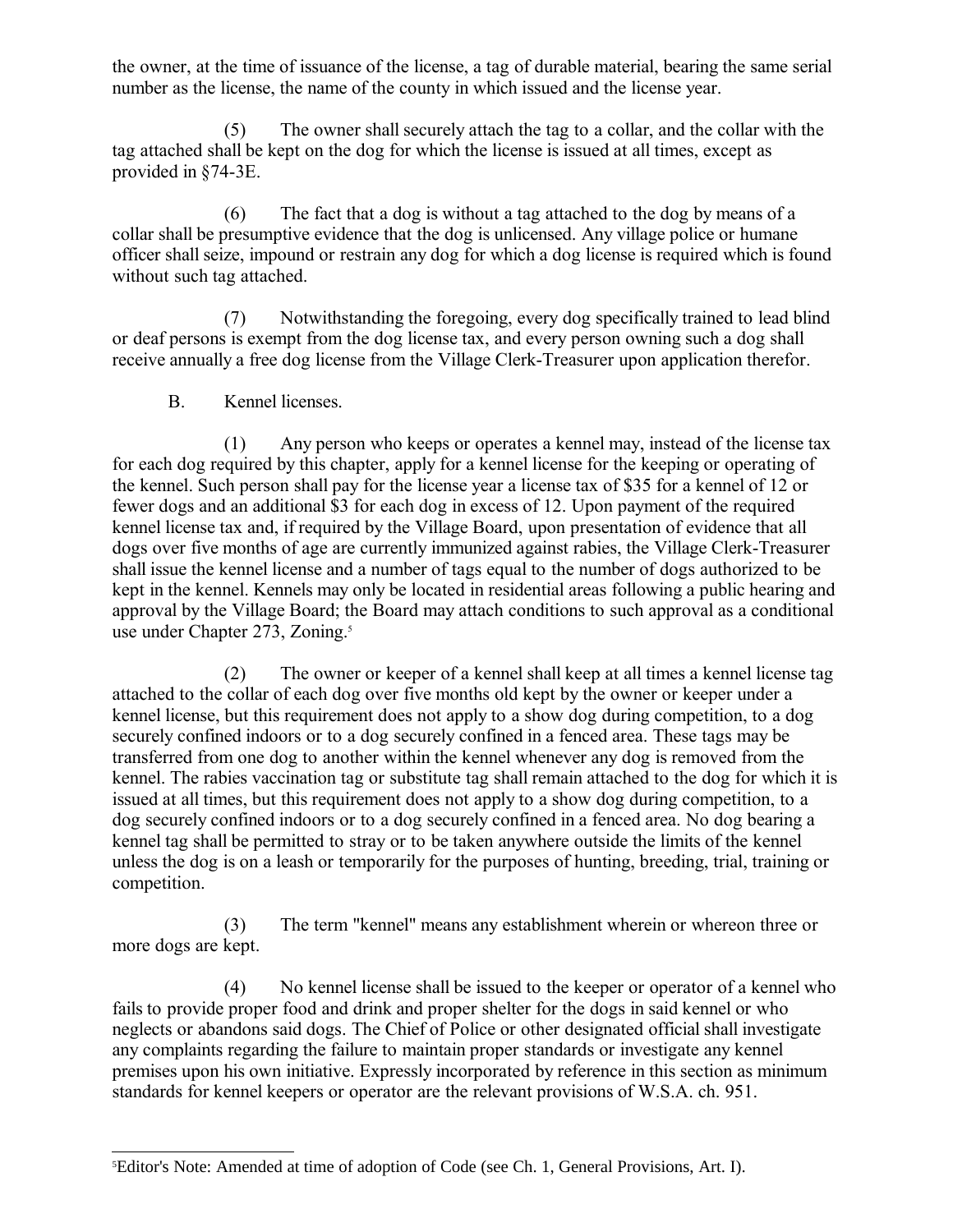(5) A condition of a kennel license shall be that the licensed premises may be entered and inspected at any reasonable hour by appropriate village officials without any warrant, and the application for a license hereunder shall be deemed a consent to this provision. Any refusal to permit such inspection shall automatically operate as a revocation of any license issued hereunder and shall be deemed a violation of this section. Should any kennel be found to constitute a public nuisance, the license shall be revoked and the nuisance abated pursuant to village ordinances.

State Law Reference: W.S.A. s. 174.053.

### **§74-5. Late fees.**

 The Village Clerk-Treasurer shall assess and collect a late fee of \$5 from every owner of a dog five months of age or over if the owner failed to obtain a license prior to April 1 of each year, or within 30 days of acquiring ownership of a licensable age. Said late fee shall be charged in addition to the required license fee. All late fees and licensing shall be done by the county after tax settlement has occurred.

### **§74-6. Rabies quarantine.**

A. Dogs and cats confined. If a district is quarantined for rabies, all dogs and cats within the village shall be kept securely confined, tied, leashed or muzzled. Any dog or cat not confined, tied, leashed or muzzled is declared a public nuisance and may be impounded. All officers shall cooperate in the enforcement of the quarantine. The Village Clerk-Treasurer shall promptly post in at least three public places in the village notices of quarantine.

B. Exemption of vaccinated dog or cat from village quarantine. A dog or cat which is immunized currently against rabies, as evidenced by a valid certificate of rabies vaccination or other evidence, is exempt from the village quarantine provisions of Subsection A if a rabies vaccination tag or substitute tag is attached to the dog's or cat's collar.

C. Quarantine or sacrifice of an animal suspected of biting a person or being infected or exposed to rabies.

(1) Quarantine or sacrifice of dog or cat. An officer or Animal Warden shall order a dog or cat quarantined if the officer has reason to believe that the animal bit a person, is infected with rabies or has been in contact with a rabid animal. If a quarantine cannot be imposed because the dog or cat cannot be captured, the officer may kill the animal. The officer shall attempt to kill the animal in a humane manner and in a manner which avoids damage to the animal's head.

(2) Sacrifice of other animals. An officer may order killed or may kill an animal other than a dog or cat if the officer has reason to believe that the animal bit a person or is infected with rabies.

D. Ouarantine of dog or cat.

(1) Delivery to isolation facility or quarantine on premises of owner. An officer or Animal Warden who orders a dog or cat to be quarantined shall deliver the animal or shall order the animal delivered to an isolation facility as soon as possible, but no later than 24 hours after the original order is issued, or the officer may order the animal to be quarantined on the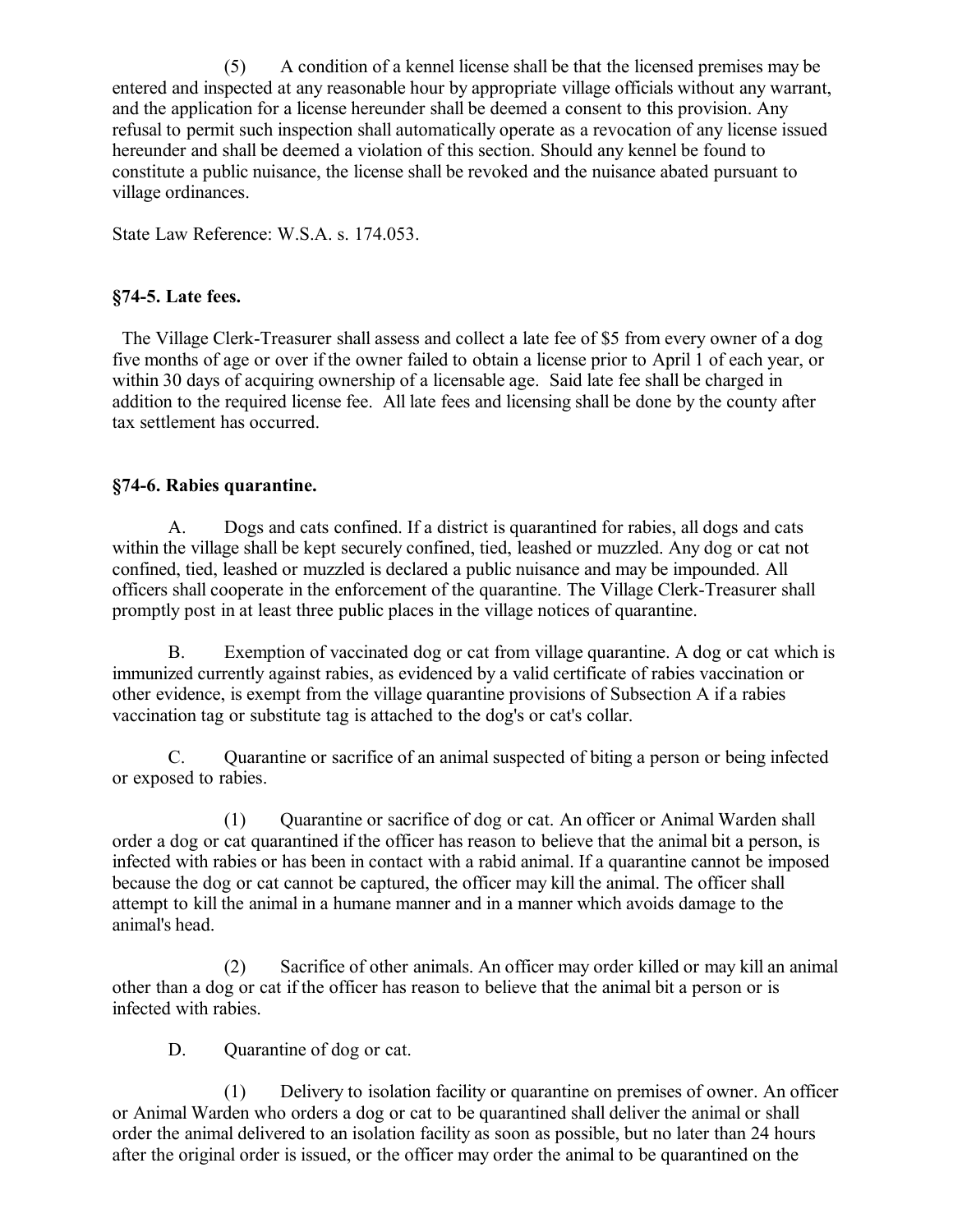premises of the owner if the animal is immunized currently against rabies as evidenced by a valid certificate of rabies vaccination or other evidence.

(2) Health risk to humans. If a dog or cat is ordered to be quarantined because there is reason to believe that the animal bit a person, the custodian of an isolation facility or the owner shall keep the animal under strict isolation under the supervision of a veterinarian for at least 10 days after the incident occurred. In this subsection, "supervision of a veterinarian" includes, at a minimum, examination of the animal on the first day of isolation, on the last day of isolation and on one intervening day. If the observation period is not extended and if the veterinarian certifies that the dog or cat has not exhibited any signs of rabies, the animal may be released from quarantine at the end of the observation period.

(3) Risk to animal health.

(a) If a dog or cat is ordered to be quarantined because there is reason to believe that the animal has been exposed to a rabid animal, and if the dog or cat is not currently immunized against rabies, the custodian of an isolation facility or the owner shall keep the animal leashed or confined for 180 days. The owner shall have the animal vaccinated against rabies between 155 and 165 days after the exposure to a rabid animal.

(b) If a dog or cat is ordered to be quarantined because there is reason to believe that the animal has been exposed to a rabid animal, but if the dog or cat is immunized against rabies, the custodian of an isolation facility or the owner shall keep the animal leashed or confined for 60 days. The owner shall have the animal revaccinated against rabies as soon as possible after exposure to a rabid animal.

(4) Destruction of a dog or cat exhibiting any symptoms of rabies. If a veterinarian determines that a dog or cat exhibits symptoms of rabies during the original or extended observation period, the veterinarian shall notify the owner and the officer who ordered the animal quarantined and the officer or veterinarian shall kill the animal in a humane manner and in a manner which avoids damage to the animal's head. If the dog or cat is suspected to have bitten a person, the veterinarian shall notify the person or the person's physician.

E. Delivery of carcass; preparation; examination by laboratory of hygiene. An officer who kills an animal shall deliver the carcass to a veterinarian or local health department. The veterinarian or local health department shall prepare the carcass, properly prepare and package the head of the animal in a manner to minimize deterioration, arrange for delivery by the most expeditious means feasible of the head of the animal to the State Laboratory of Hygiene and dispose of or arrange for the disposal of the remainder of the carcass in a manner which minimizes the risk of exposure to any rabies virus. The Laboratory of Hygiene shall examine the specimen and determine if the animal was infected with rabies. The State Laboratory of Hygiene shall notify the village, the veterinarian or local health department which prepared the carcass and, if the animal is suspected to have bitten a person, that person or the person's physician.

F. Cooperation of veterinarian. Any practicing veterinarian who is requested to be involved in the rabies control program by an officer is encouraged to cooperate in a professional capacity with the village, the Laboratory of Hygiene, the local health department, the officer involved and, if the animal is suspected to have bitten a person, the person's physician.

G. Responsibility for quarantine and laboratory expenses. The owner of an animal is responsible for any expenses incurred in connection with keeping the animal in an isolation facility, supervision and examination of the animal by a veterinarian, preparation of the carcass for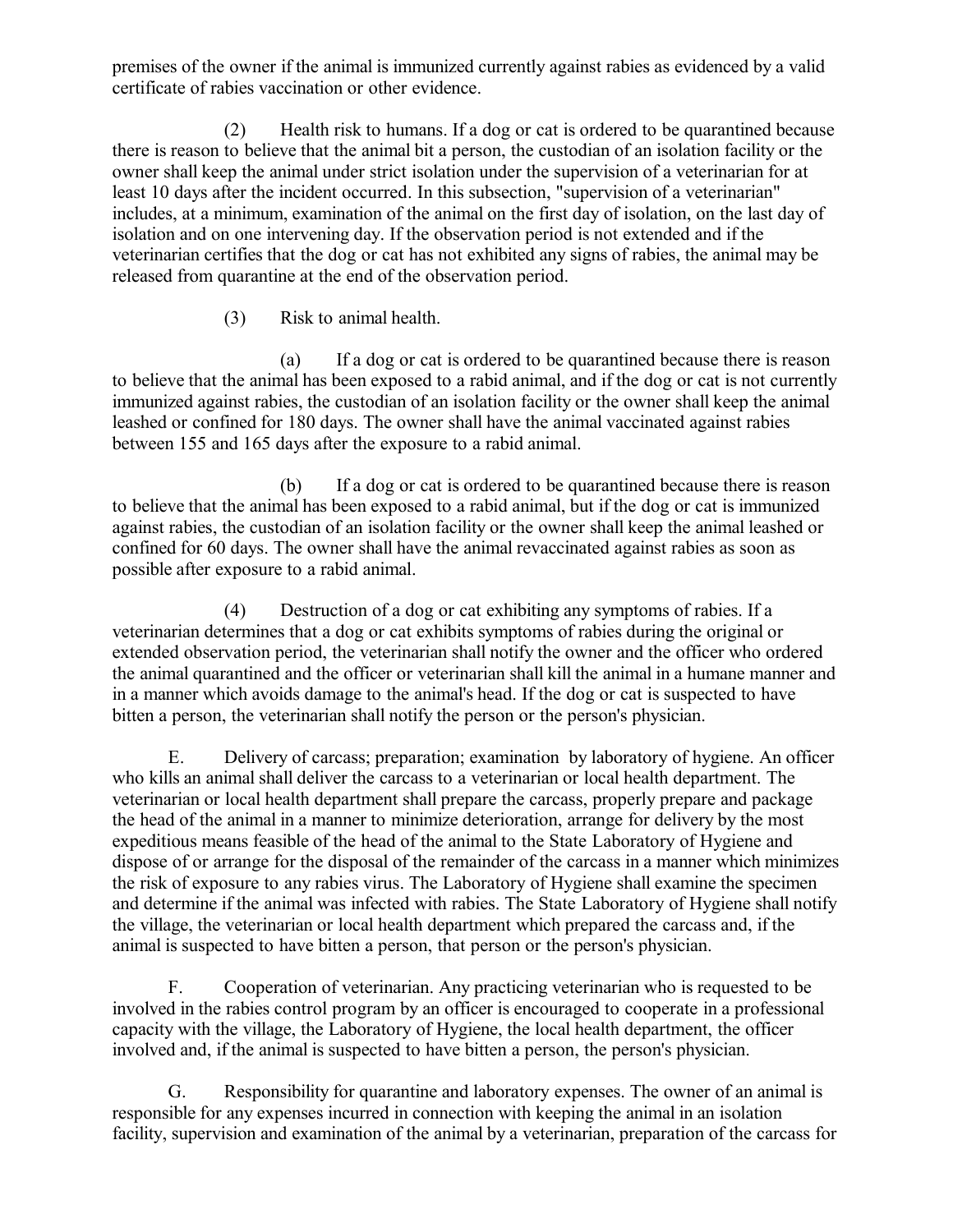laboratory examination and the fee for the laboratory examination. If the owner is unknown, the county is responsible for these expenses.

## **§74-7. Restrictions on keeping of dogs, cats, fowl and other animals.**

A. Restrictions. It shall be unlawful for any person within the Village of Albany to own, harbor or keep any dog or cat which:

(1) Habitually pursues any vehicle upon any public street, alley or highway in the village.

- (2) Assaults or attacks any person or destroys property.
- (3) Is at large within the limits of the village.
- (4) Habitually barks or howls to the annoyance of any person or persons. (See

§74-12.)

(5) Kills, wounds or worries any domestic animal.

(6) Is known by such person to be infected with rabies or to have been bitten by an animal known to have been infected with rabies.

- (7) In the case of a dog, is unlicensed.
- B. Vicious dogs and animals.

(1) No vicious dog shall be allowed off the premises of its owner unless muzzled or on a leash in charge of the owner or a member of the owner's immediate family over 16 years of age. For purposes of enforcing this section, a dog shall be deemed as being of a vicious disposition if within any twelve-month period it bites two or more persons or inflicts serious injury to one person in unprovoked circumstances off the owner's premises.

(2) No person shall harbor or permit to remain on his premises any animal that is habitually inclined toward attacking persons or animals, destroying property, barking excessively or making excessive noises or running after automobiles.

C. Animals running at large.

(1) No person having in his possession or ownership any animal or fowl shall allow the same to run at large within the village. The owner of any animal, whether licensed or unlicensed, shall keep his animal tied or enclosed in a proper enclosure so as not to allow said animal to interfere with the passing public or neighbors. Any animal running at large unlicensed and required by state law or village ordinance to be licensed shall be seized and impounded by a humane or law enforcement officer or Animal Warden.

(2) A dog or cat shall not be considered to be running at large if it is on a leash not to exceed 10 feet in length on the owner's property or under control of a person physically able to control it when the animal is off of the owner's premises.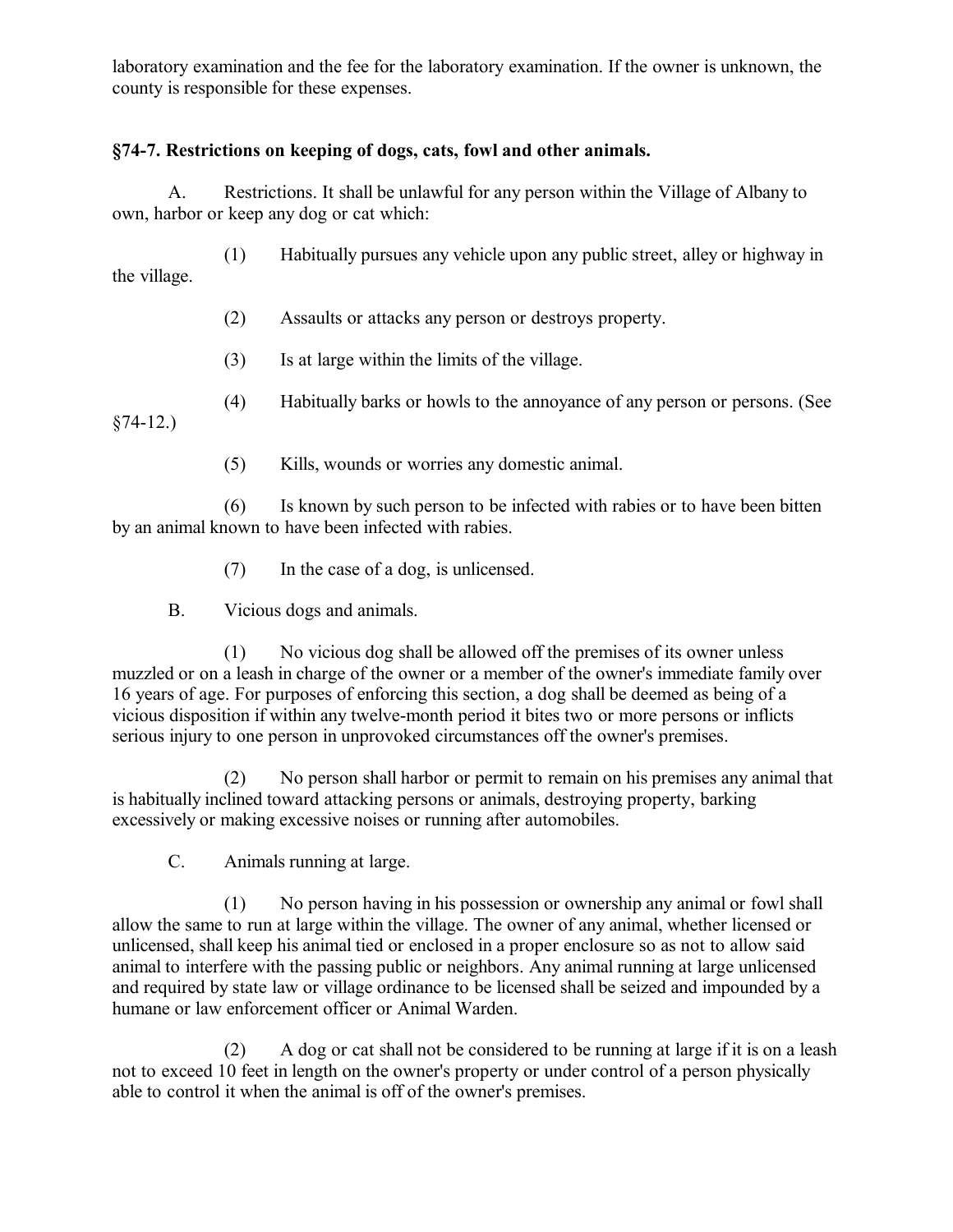D. Owner's liability for damage caused by dogs; penalties. The provisions of W.S.A. s. 174.02, relating to the owner's liability for damage caused by dogs, together with the penalties therein set forth, are hereby adopted and incorporated herein by reference.

### **§74-8. Impoundment of animals; Animal Warden.**

A. Animal control agency.

(1) The Village of Albany may contract with or enter into an agreement with such person, persons, organization or corporation to provide for the operation of an animal shelter, impoundment of stray animals, confinement of certain animals, disposition of impoundment animals and for assisting in the administration of rabies vaccination programs.

(2) The Village of Albany does hereby delegate to any such animal control agency the authority to act pursuant to the provisions of this section.

B. Impounding of animals. In addition to any penalty hereinafter provided for a violation of this chapter, a law enforcement officer or Animal Warden may impound any dog, cat or other animal which habitually pursues any vehicle upon any street, alley or highway of this village, assaults or attacks any person, is at large within the village, habitually barks, cries or howls, kills, wounds or worries any domestic animal or is infected with rabies. In order for an animal to be impounded, the impounding officer must see or hear the violation of this section or have in his possession a signed statement of a complaining witness made under oath alleging the facts regarding the violation and containing an agreement to reimburse the village for any damages it sustains for improper or illegal seizure.

C. Claiming animal; disposal of unclaimed animals. After seizure of animals under this section by a law enforcement officer or Animal Warden, the animal shall be impounded. The officer shall notify the owner, personally or through the United States Mail, if such owner be known to the officer or can be ascertained affected reasonable effort, but if such owner be unknown or unascertainable, the officer shall post written notice in three public places in the village, giving a description of the animal, stating where it is impounded and the conditions for its release, after the officer or warden has taken such animal into his possession. If within seven days after such notice the owner does not claim such animal, the officer may dispose of the animal in a proper and humane manner, provided that if an animal before being impounded has bitten a person, the animal shall be retained in the Animal Shelter for 10 days for observation purposes. Within such times, the owner may reclaim the animal upon payment of impoundment fees, such fees to be established by resolution of the Village Board. No animal shall be released from the pound without being properly licensed if so required by state law or village ordinance.

D. Sale of impounded animals. If the owner does not reclaim the animal within seven days, the Animal Warden may sell the animal to any willing buyer.

E. Village not liable for impounding animals. The village and/or its animal control agency shall not be liable for the death of any animal which has been impounded or disposed of pursuant to this section.

### **§74-9. Duty of owner in case of dog or cat bite.**

 Every owner or person harboring or keeping a dog or cat who knows that such dog or cat has bitten any person shall immediately report such fact to the Police Department and shall keep such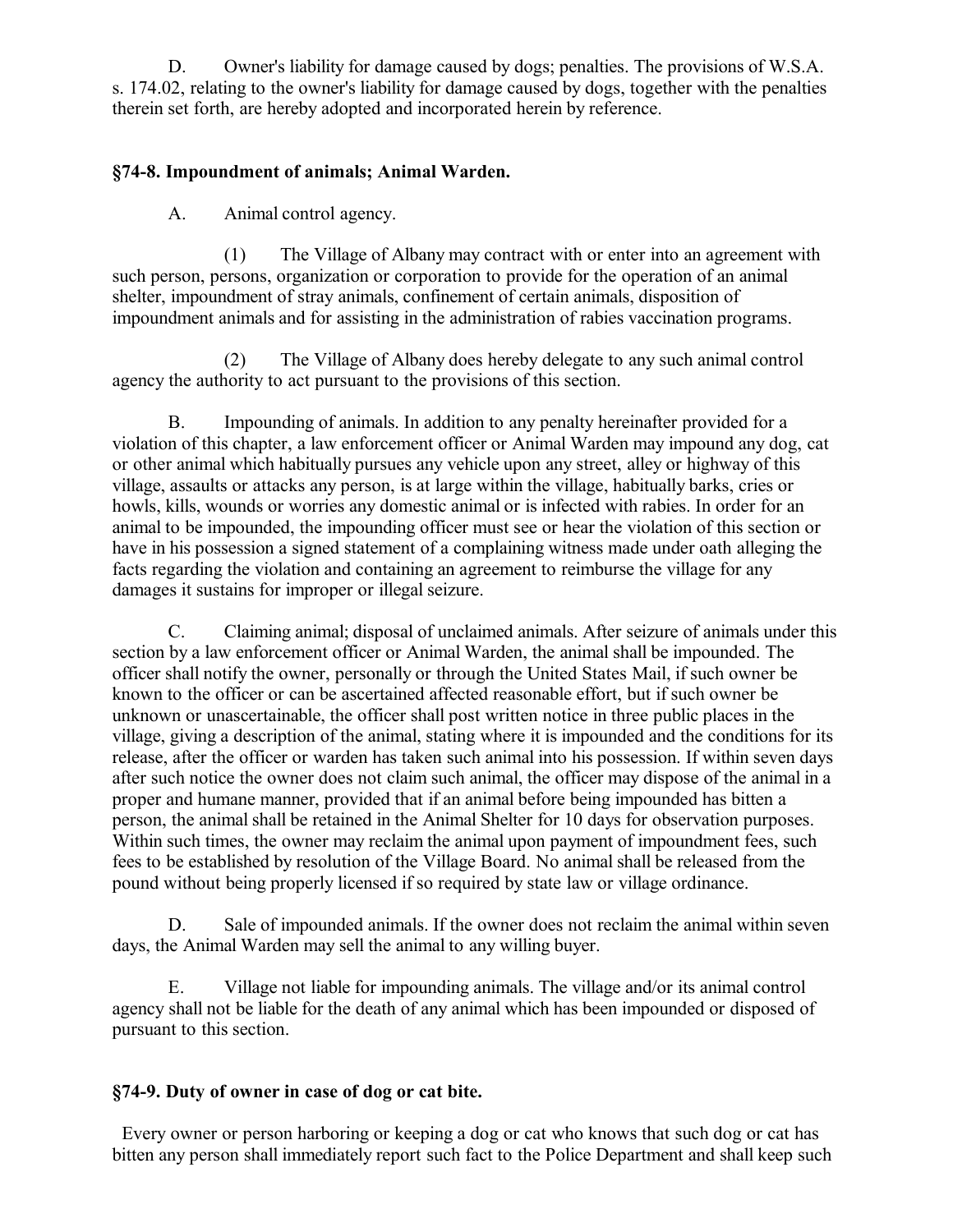dog or cat confined for not less than 10 days or for such period of time as the Police Department shall direct. The owner or keeper of any such dog or cat shall surrender the dog or cat to a law enforcement or humane officer upon demand for examination.

#### **§74-10. Animal feces.**

 The owner of person in charge of any dog or other animal shall not permit solid fecal matter of such animal to deposit on any street, alley or other public or private property, unless such matter is immediately removed therefrom by said owner or person in charge. This section shall not apply to a person who is visually or physically handicapped.

#### **§74-11. Injury to property by animals.**

 It shall be unlawful for any person owning or possessing an animal, dog or cat to permit such animal, dog or cat to go upon any parkway or private lands or premises without the permission for the owner of such premises and break, bruise, tear up, crush or injure any lawn, flowerbed, plant, shrub, tree or garden in any manner whatsoever, or to defecate thereon.

#### **§74-12. Barking dogs or crying cats.**

 It shall be unlawful for any person knowingly to keep or harbor any dog which habitually barks, howls or yelps or any cat which habitually cries or howls to the great discomfort of the peace and quiet of the neighborhood or in such manner as to materially disturb or annoy persons in the neighborhood who are of ordinary sensibilities. Such dogs and cats are hereby declared to be a public nuisance. A dog or cat is considered to be in violation of this section when two formal, written complaints are filed with the Police Department within a four-week period.

### **§74-13. Prohibited and protected animals, fowl, reptiles and insects.**

A. Protected animals.

(1) Possession and sale of protected animals. It shall be unlawful for any person, firm or corporation to possess with intent to sell or offer for sale or buy or attempt to buy within the village any of the following animals, alive or dead, or any part or product thereof: all wild cats of the family Felidae, polar bear (Thalarctos maritimus), red wolf (Canis niger), vicuna (Vicugna vicugna), gray or timber wolf (Canis lupus), sea otter (Enhydra lutris), Pacific ridley turtle (Lepidochelys olivacea), Atlantic green turtle (Chelonia mydas) or Mexican ridley turtle (Lepidochelys kempi).

(2) Compliance with federal regulations. It shall be unlawful for any person, firm or corporation to buy, sell or offer for sale a native or foreign species or subspecies of mammal, bird, amphibian or reptile, or the dead body or parts thereof, which appears on the endangered species list designated by the United States Secretary of the Interior and published in the Code of Federal Regulations pursuant to the Endangered Species Act of 1969, Public Law 135, 91st Congress).

(3) Regulation of the importation of certain birds. No person, firm or corporation shall import or cause to be imported into this village any part of the plumage, skin or dead body of any species of hawk, owl or eagle. This subsection shall not be construed to forbid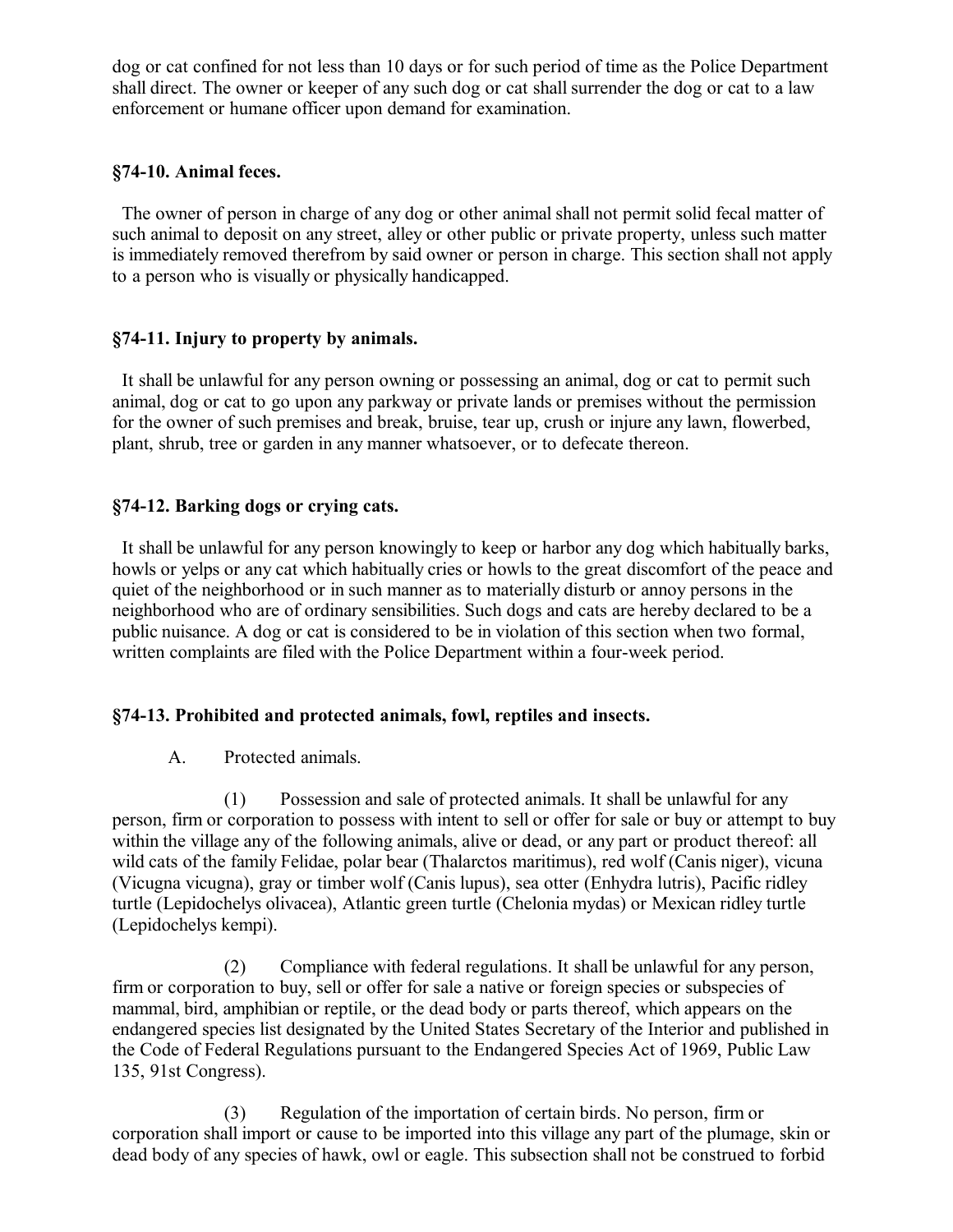or restrict the importation or use of the plumage, skin, body or any part thereof legally collected for use by the American Indians for ceremonial purposes or in the preservation of their tribal customs and heritage.

B. Exceptions. The provisions of Subsection A above shall not be deemed to prevent the lawful importation, possession, purchase or sale of any species by any public agency, institute of higher learning, persons holding federal permits or by a person holding a Scientific Collectors Permit issued by the Secretary of the Department of Natural Resources of the state, or to any person or organization licensed to present a circus.

C. Wild animals; prohibition on keeping. It shall be unlawful for any person to keep, maintain or have in his possession or under his control within the village any poisonous reptile or any other dangerous or carnivorous wild animal, insect or reptile, any vicious or dangerous domesticated animal or any other animal or reptile of wild, vicious or dangerous propensities. Specifically, it shall be unlawful for any person to keep, maintain or have in his possession or under his control within the village any of the following animals, reptiles or insects:

(1) All poisonous animals and reptiles, including rear-fang snakes.

(2) Apes: chimpanzees (Pan); gibbons (Hylobates); gorillas (Gorilla); orangutans (Pongo); and siamangs (Symphalangus).

- (3) Baboons (Papoi, Mandrillus).
- (4) Bears (Ursidae).
- (5) Bison (Bison).
- (6) Cheetahs (Acinonyx jubatus).
- (7) Crocodilians (Crocodilia).
- (8) Constrictor snakes.
- (9) Coyotes (Canis latrans).

(10) Deer (Cervidae); includes all members of the deer family; for example, whitetailed deer, elk, antelope and moose.

- (11) Elephants (Elephas and Loxodonta).
- (12) Game cocks and other fighting birds.
- (13) Hippopotami (Hippopotamidae).
- (14) Hyenas (Hyaenidae).
- (15) Jaguars (Panthera onca).
- (16) Leopards (Panthera pardus).
- (17) Lions (Panthera leo).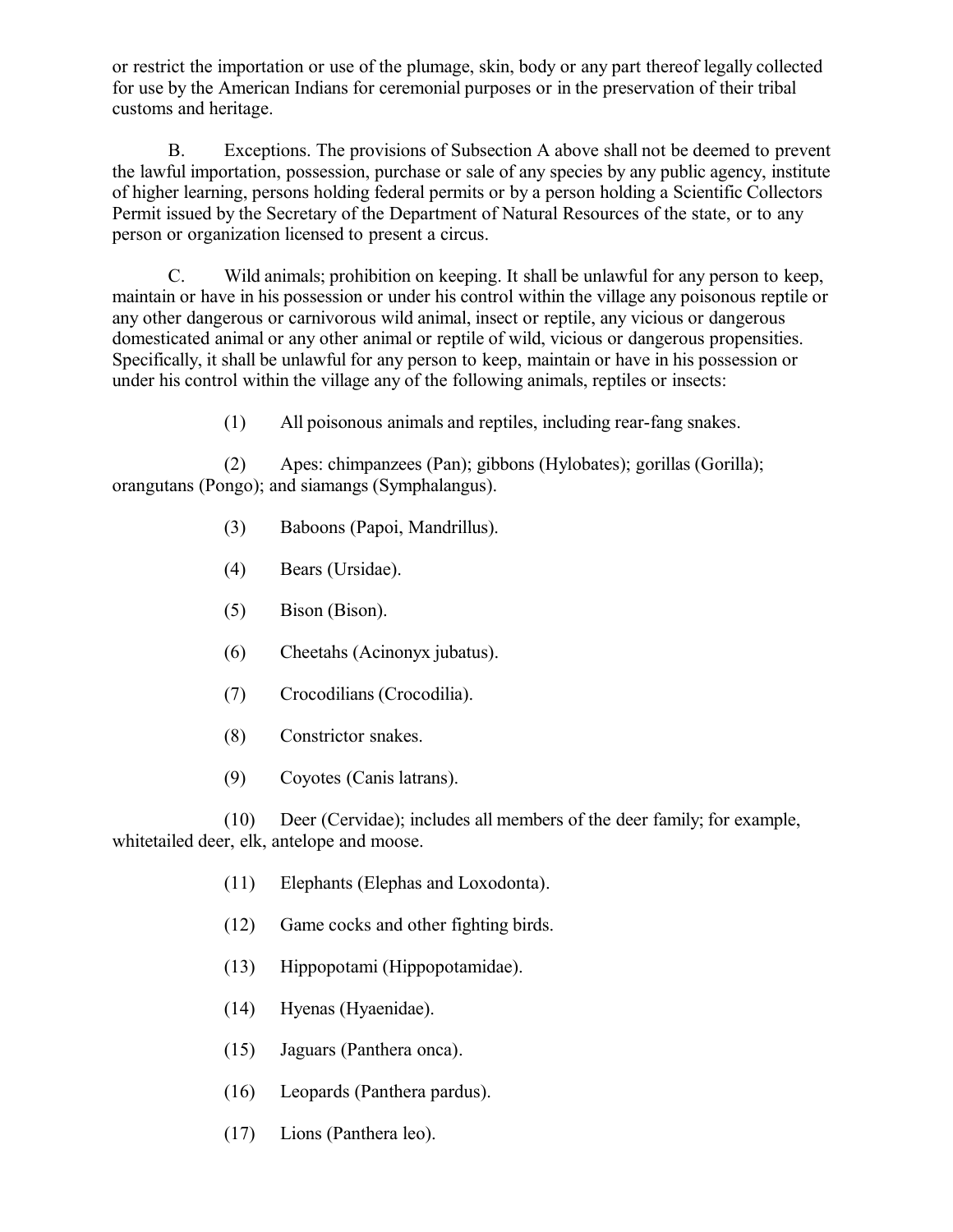(18) Lynxes (Lynx).

- (19) Monkeys, old world (Cercopithecidae).
- (20) Ostriches (Struthio).
- (21) Pumas (Felis concolor); also known as cougars, mountain lions and

panthers.

- (22) Rhinoceroses (Rhinocero tidae).
- (23) Sharks (class Chondrichthyes).
- (24) Snow leopards (Panthera uncia).
- (25) Tigers (Panthera tigris).
- (26) Wolves (Canis lupus).
- (27) Poisonous insects.
- $(28)$  Honey bees.<sup>[6](#page-10-0)</sup>

(29) Except on farms, horses, mules, ponies, donkeys, cows, pigs, goats, sheep, chickens or any animal raised for fur-bearing purposes, unless otherwise permitted elsewhere in this Code.

D. Exceptions; pet shops. The prohibitions of Subsection C above shall not apply where the creatures are in the care, custody or control of: a veterinarian for treatment; agricultural fairs; shows or projects of the 4-H Clubs; a display for judging purposes; an itinerant or transient carnival, circus or other show; dog or cat shows or trials; public or private educational institutions; licensed pet shops; or zoological gardens, if:

(1) Their location conforms to the provisions of Chapter 273, Zoning.

(2) All animals and animal quarters are kept in a clean and sanitary condition and so maintained as to eliminate objectionable odors.

(3) Animals are maintained in quarters so constructed as to prevent their

escape.

(4) No person lives or resides within 100 feet of the quarters in which the animals are kept.

# **§74-14. Sale of rabbits, chicks or artificially colored animals.**

A. No person may sell, offer for sale, raffle, give as a prize or premium, use as an advertising device or display living chicks, ducklings, other fowl or rabbits that have been dyed or otherwise colored artificially.

<span id="page-10-0"></span><sup>6</sup>Editor's Note: Added at time of adoption of Code (see Ch. 1, General Provisions, Art. I).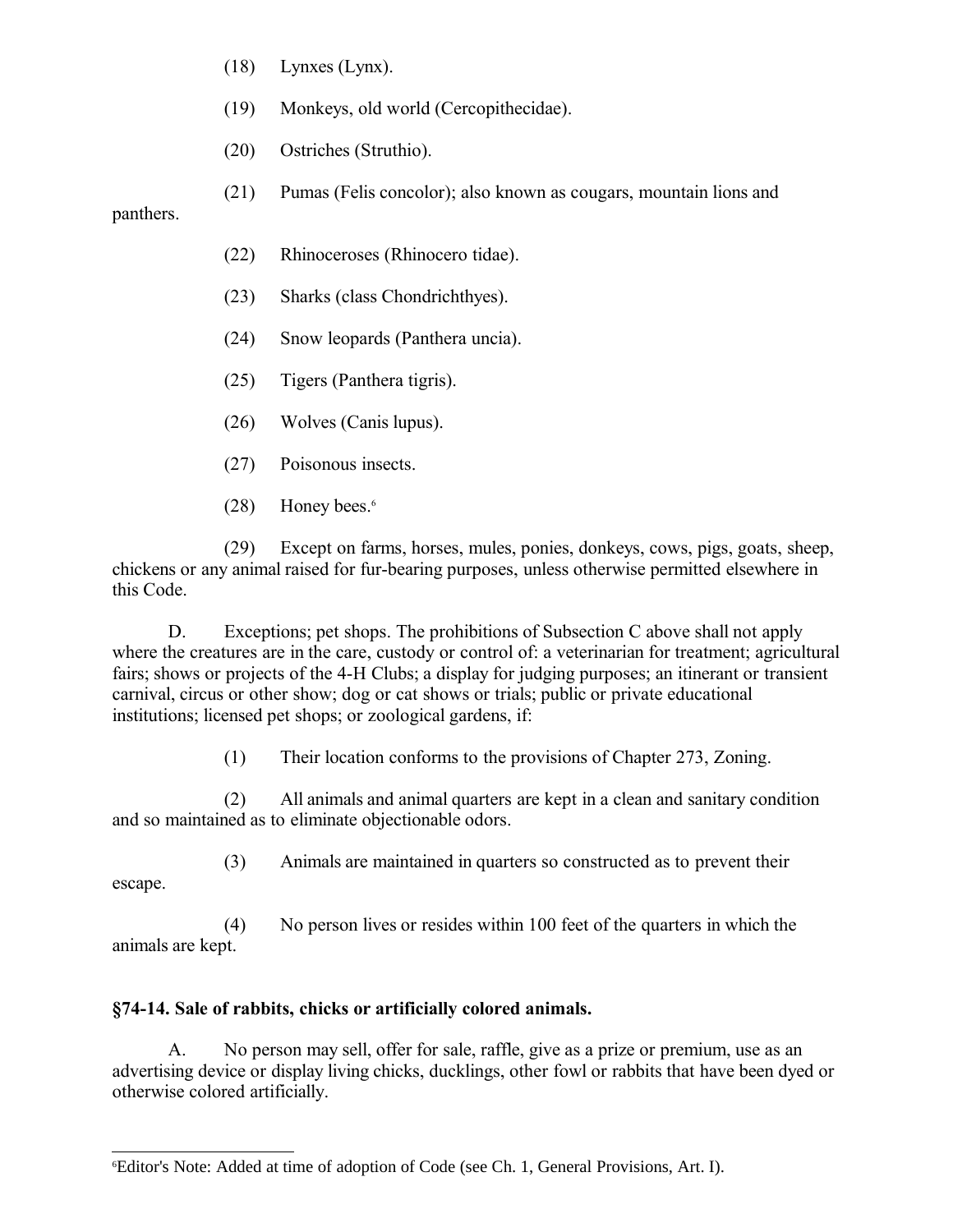B. No person may sell, offer for sale, barter or give away living chicks, ducklings or other fowl without providing proper brooder facilities for the care of such chicks, ducklings or other fowl during the time they are in such person's care, custody or control.

C. No retailer, as defined in W.S.A. s. 100.30(2)(e), may sell, offer for sale, barter or give away living baby rabbits, baby chicks, ducklings or other fowl under two months of age in any quantity less than six unless the purpose of selling these animals is for agricultural, wildlife or scientific purposes.

State Law Reference: W.S.A. s. 951.11.

## **§74-15. Providing proper food and drink to confined animals.**

A. No person owning or responsible for confining or impounding any animal may refuse or neglect to supply the animal with a sufficient supply of food and water as prescribed in this section.

B. The food shall be sufficient to maintain all animals in good health.

C. If potable water is not accessible to the animals at all times, it shall be provided daily and in sufficient quantity for the health of the animal.

State Law Reference: W.S.A. s. 951.13.

### **§74-16. Providing proper shelter.**

A. Proper shelter. No person owning or responsible for confining or impounding any animal may fail to provide the animal with proper shelter as prescribed in this section. In the case of farm animals, nothing in this section shall be construed as imposing shelter requirements or standards more stringent than normally accepted husbandry practices in the particular county where the animal or shelter is located.

B. Indoor standards. Minimum indoor standards of shelter shall include:

(1) Ambient temperatures. The ambient temperature shall be compatible with the health of the animal.

(2) Ventilation. Indoor housing facilities shall be adequately ventilated by natural or mechanical means to provide for the health of the animals at all times.

C. Outdoor standards. Minimum outdoor standards of shelter shall include:

(1) Shelter from sunlight. When sunlight is likely to cause heat exhaustion of an animal tied or caged outside, sufficient shade by natural or artificial means shall be provided to protect the animal from direct sunlight. As used in this subsection, "caged" does not include farm fencing used to confine farm animals.

(2) Shelter from inclement weather.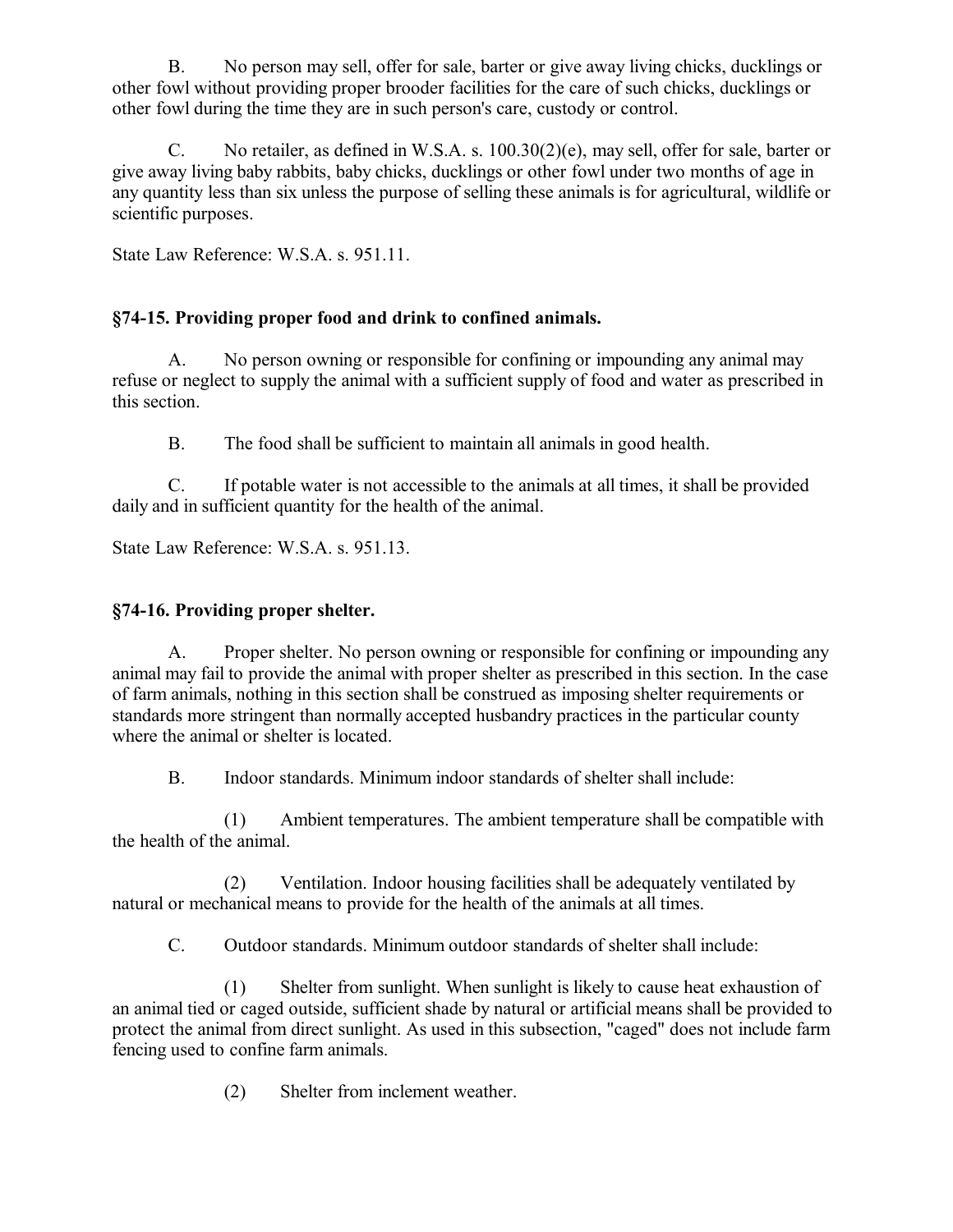(a) Animals generally. Natural or artificial shelter appropriate to the local climatic conditions for the species concerned shall be provided as necessary for the health of the animal.

(b) Dogs. If a dog is tied or confined unattended outdoors under weather conditions which adversely affect the health of the dog, a shelter of suitable size to accommodate the dog shall be provided.

D. Space standards. Minimum space requirements for both indoor and outdoor enclosures shall include:

(1) Structural strength. The housing facilities shall be structurally sound and maintained in good repair to protect the animals from injury and to contain the animals.

(2) Space requirements. Enclosures shall be constructed and maintained so as to provide sufficient space to allow each animal adequate freedom of movement. Inadequate space may be indicated by evidence of debility, stress or abnormal behavior patterns.

E. Sanitation standards. Minimum standards of sanitation for both indoor and outdoor enclosures shall include periodic cleaning to remove excreta and other waste materials, dirt and trash so as to minimize health hazards.

State Law Reference: W.S.A. s. 951.14.

## **§74-17. Neglected, abandoned or injured animals.**

A. Neglected or abandoned animals.

(1) No person may abandon any animal.

(2) Any law enforcement officer or Animal Warden may remove, shelter and care for an animal found to be cruelly exposed to the weather, starved or denied adequate water, neglected, abandoned or otherwise treated in a cruel manner and may deliver such animal to another person to be sheltered, cared for and given medical attention, if necessary. In all cases the owner, if known, shall be immediately notified and such officer, or other person having possession of the animal shall have a lien thereon for its care, keeping and medical attention and the expense of notice.

(3) If the owner or custodian is unknown and cannot, with reasonable effort, be ascertained or does not, within five days after notice, redeem the animal by paying the expenses incurred, it may be treated as a stray and dealt with as such.

(4) Whenever in the opinion of any such officer or Animal Warden an animal is hopelessly injured or diseased so as to be beyond the probability of recovery, it shall be lawful for such officer to kill such animal, and the owner thereof shall not recover damages for the killing of such animal unless he shall prove that such killing was unwarranted.

(5) W.S.A. s. 951.16, Investigation of cruelty complaints, and W.S.A. s. 951.17, Reimbursement for expenses, are hereby adopted by reference and made a part of this chapter.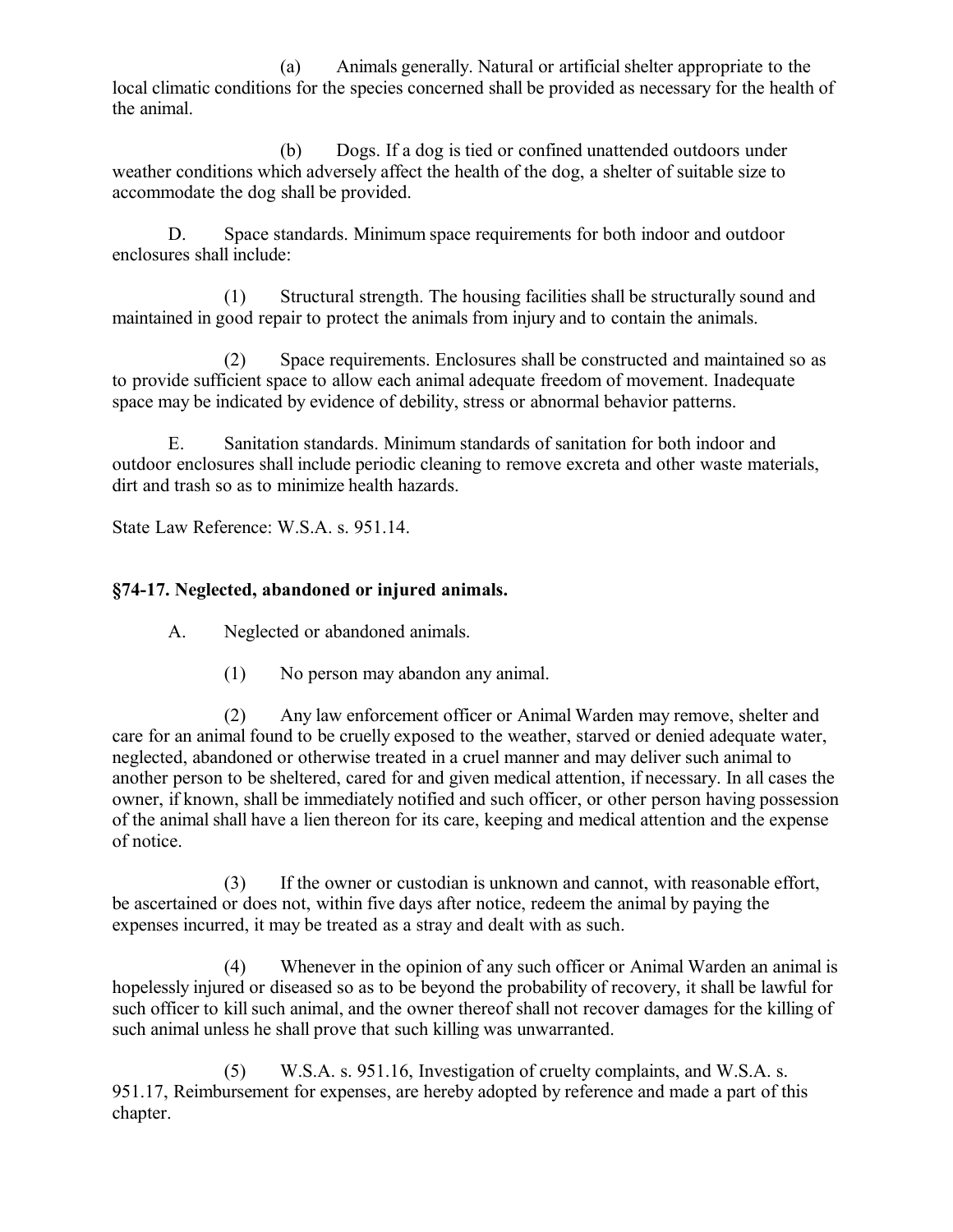B. Injured animals. No person who owns, harbors or keeps any animal shall fail to provide proper medical attention to such animal when and if such animal becomes sick or injured. In the event that the owner of such animal cannot be located, the village or any animal control agency with whom the village has an agreement or contract shall have the authority to take custody of such animal for the purpose of providing medical treatment, and the owner thereof shall reimburse the person or organization for the costs of such treatment.

State Law Reference: W.S.A. ss. 951.15, 951.16 and 951.17.

### **§74-18. Cruelty to animals and birds.**

A. Acts of cruelty prohibited. No person except a law enforcement officer or Animal Warden in the pursuit of his duties shall, within the village, shoot or kill or commit an act of cruelty to any animal or bird or disturb any bird's nests or bird's eggs.

B. Leading animal from motor vehicle. No person shall lead any animal upon a village street from a motor vehicle or from a trailer or semitrailer drawn by a motor vehicle.

C. Use of poisonous and controlled substances. No person may expose any pet animal owned by another to any known poisonous substance or controlled substance listed in W.S.A. s.. 961.14, whether mixed with meat or other food or not, where it is reasonable to anticipate the substance may be eaten by such animal or for the purpose of harming the animal. This subsection shall not apply to poison used on one's own premises and designed for the purpose of rodent and pest extermination, nor the use of a controlled substance used in accepted veterinarian practice or in research by persons or organizations regularly engaged in such research.<sup>[7](#page-13-0)</sup>

D. Use of certain devices prohibited. No person may directly or indirectly or by aiding, abetting or permitting the doing thereof either put, place, fasten, use or fix upon or to any animal used or readied for use for a work purpose or for use in an exhibition, competition, rodeo, circus or other performance any of the following devices: a bristle bur, tack bur or like device; or a poling device used to train a horse to jump which is charged with electricity or to which have been affixed nails, tacks or other sharp points.

E. Shooting at caged or staked animals. No person may instigate, promote, aid or abet as a principal, agent, employee, participant or spectator or participate in the earnings from or intentionally maintain or allow any place to be used for the shooting, killing or wounding with a firearm or any deadly weapon any animal that is tied, staked out, caged or otherwise intentionally confined in a man-made enclosure, regardless of size.

## **§74-19. Limitation on number of dogs.**

A. Purpose. The keeping of a large number of dogs within the Village of Albany for a considerable period of time detracts from and, in many instances, is detrimental to healthful and comfortable life in such areas. The keeping of a large number of dogs is, therefore, declared a public nuisance.

B. Definitions. As used in this section, the following terms shall have the meanings indicated:

DOG -- Any canine, regardless of age or sex.

<span id="page-13-0"></span><sup>7</sup>Editor's Note: Amended at time of adoption of Code (see Ch. 1, General Provisions, Art. I).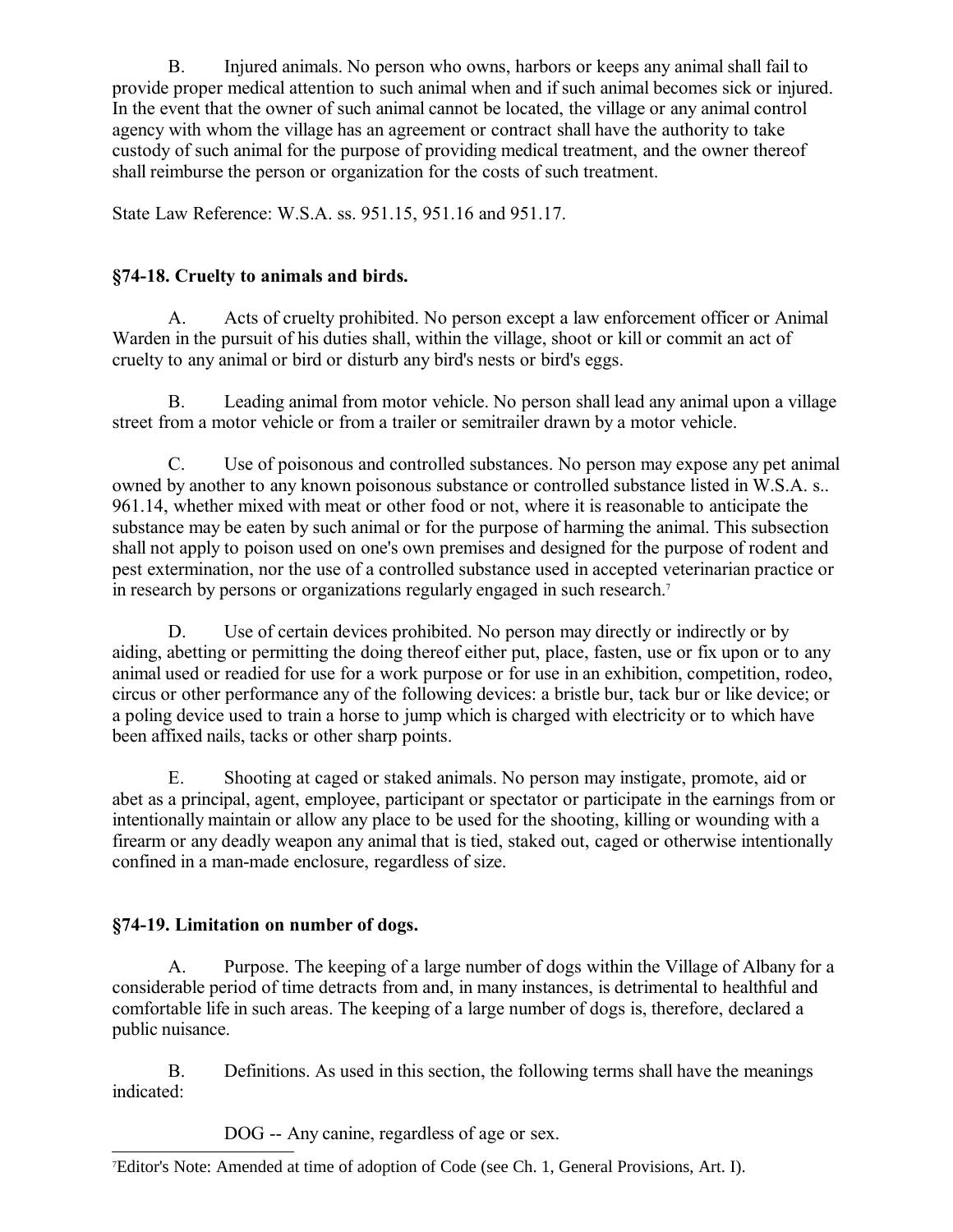RESIDENTIAL LOT -- A parcel of land occupied or to be occupied by a dwelling, platted or unplatted, and under common ownership. For the purpose of this section, any vacant parcel or parcels adjoining a dwelling and under the same ownership shall constitute one lot.

C. Number limited.

(1) No family shall own, harbor or keep in its possession more than two dogs on any residentially zoned lot without the prior approval of the Village Board, except that a litter of pups or a portion of a litter may be kept for not more than eight weeks from birth. If more than one family resides on a residential lot, then only a total of two dogs shall be allowed on the residential lot unless the prior approval is obtained from the Village Board. For the purposes of this section, the term "family" shall be defined as one or more persons.

(2) The above requirement may be waived with the approval of the Village Board when a kennel license has been issued by the village. Such application for waiver shall first be made to the Village Clerk-Treasurer.

## **§74-20. Trapping of animals.**

A. In the interest of public health and safety, it shall be unlawful for any person, in or on village-owned land within the Village of Albany, to set, place or tend any trap for the purpose of trapping, killing, catching, wounding, worrying or molesting any animal, except by use of live box-type traps only. Live box-type traps shall be defined as those traps which capture and hold an animal in an alive and unharmed condition.

B. This section shall prohibit the use of all traps other than live traps as described above, including but not limited to traps commonly known as "leg traps," "span-type traps" or other traps designed to kill, wound or close upon a portion of the body of an animal.

C. All such traps set, placed or tended shall comply with W.S.A. ch. 29 as they relate to trapping.

D. This section shall not apply to trapping on private property.

E. Nothing in this section shall prohibit or hinder the Village of Albany or its employees or agents from performing their official duties.

## **§74-21. Violations and penalties.**

A. Any person violating ~§74-16, 74-17, 74-18, 74-19, 74-20 or 74-21 shall be subject to a forfeiture of not less than \$50 and not more than \$200. This section shall also permit the Village Attorney to apply to the court of competent jurisdiction for a temporary or permanent injunction restraining any person from violating any aspect of this chapter.

B. Anyone who violates  $\sim$ §74-1, 74-3, 74-4, 74-5 and 74-6 or W.S.A. ch. 174 shall be subject to a forfeiture of not less than \$25 and not more than \$200 for the first offense and not less than \$100 and not more than \$400 for any subsequent offenses.